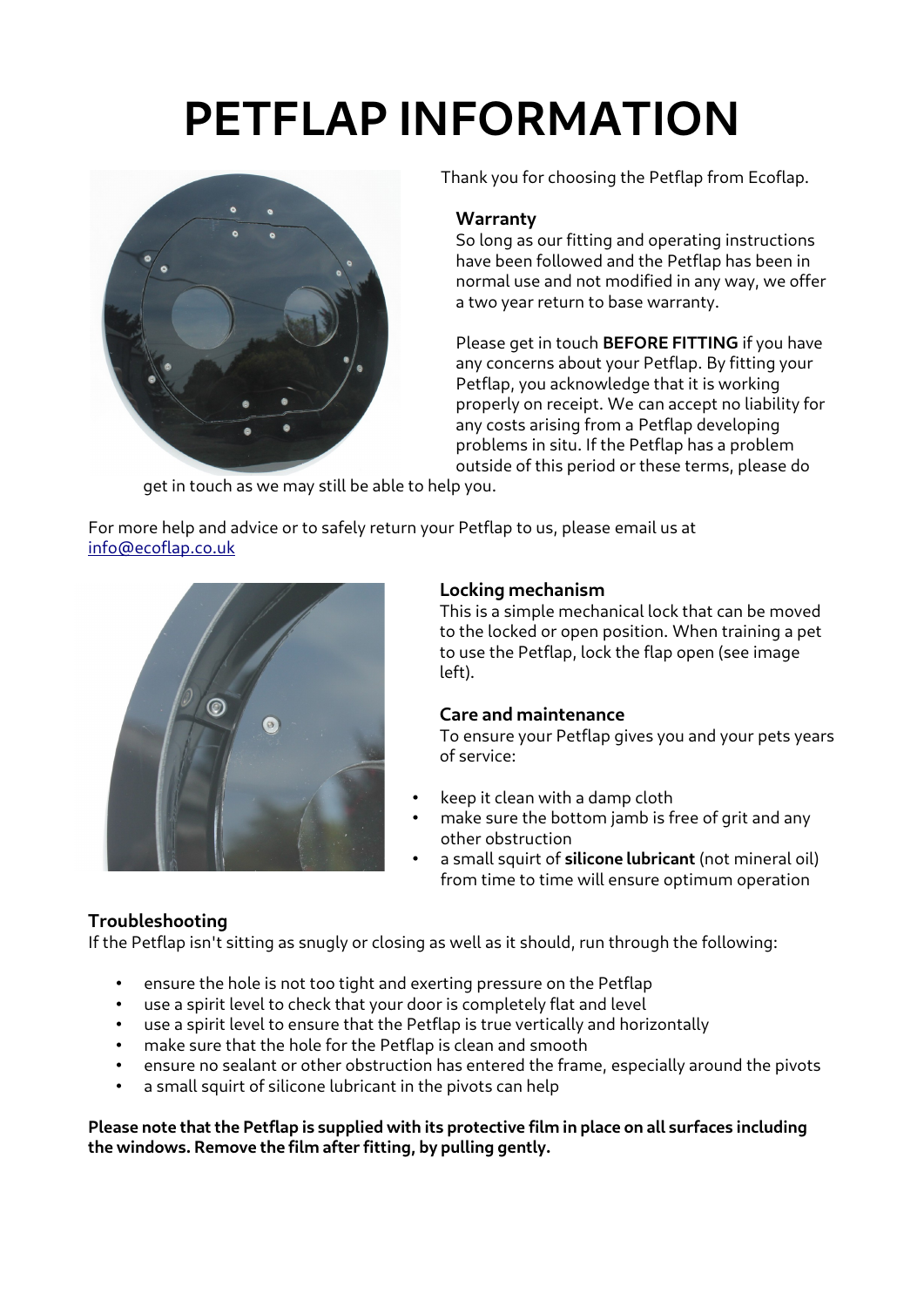# **FITTING YOUR PETFLAP**

To ensure a snug weatherproof fit please read these fitting instructions and follow them carefully.

You will need: pencil, tape, drill, jigsaw and silicone sealant. Please note: **it's vital that the hole for the Petflap is comfortably big enough. Fitting a Petflap into a hole that is too tight will impede the movement of the flap. The cut hole needs about 2mm of play, especially if fitting into glass.**

The Petflap can be fitted into a perfectly circular hole, eg for glass, or one cut to the shape of the trunking. This is a matter of choice.

### **1. Preparing your door, wall or glass**

Your door should be clean and dry. Check that it's level and flat. A Petflap fitted to an uneven door or wall may not always close properly.

Identify carefully where the Petflap is to go.

### **2. Cutting**

The rear collar also acts as a template. Place it on the appropriate place on the door. A piece of tape can help at this stage.





Draw a line inside the collar to mark the hole cut needed. If you wish to cut a perfectly circular hole, move the fitting ring round to ensure a circle is drawn all the way round.

Drill a hole inside the circle to make starting sawing easier. Using a jigsaw carefully cut on the **outside edge of the line you have drawn**. After cutting tidy up any rough edges on the hole.